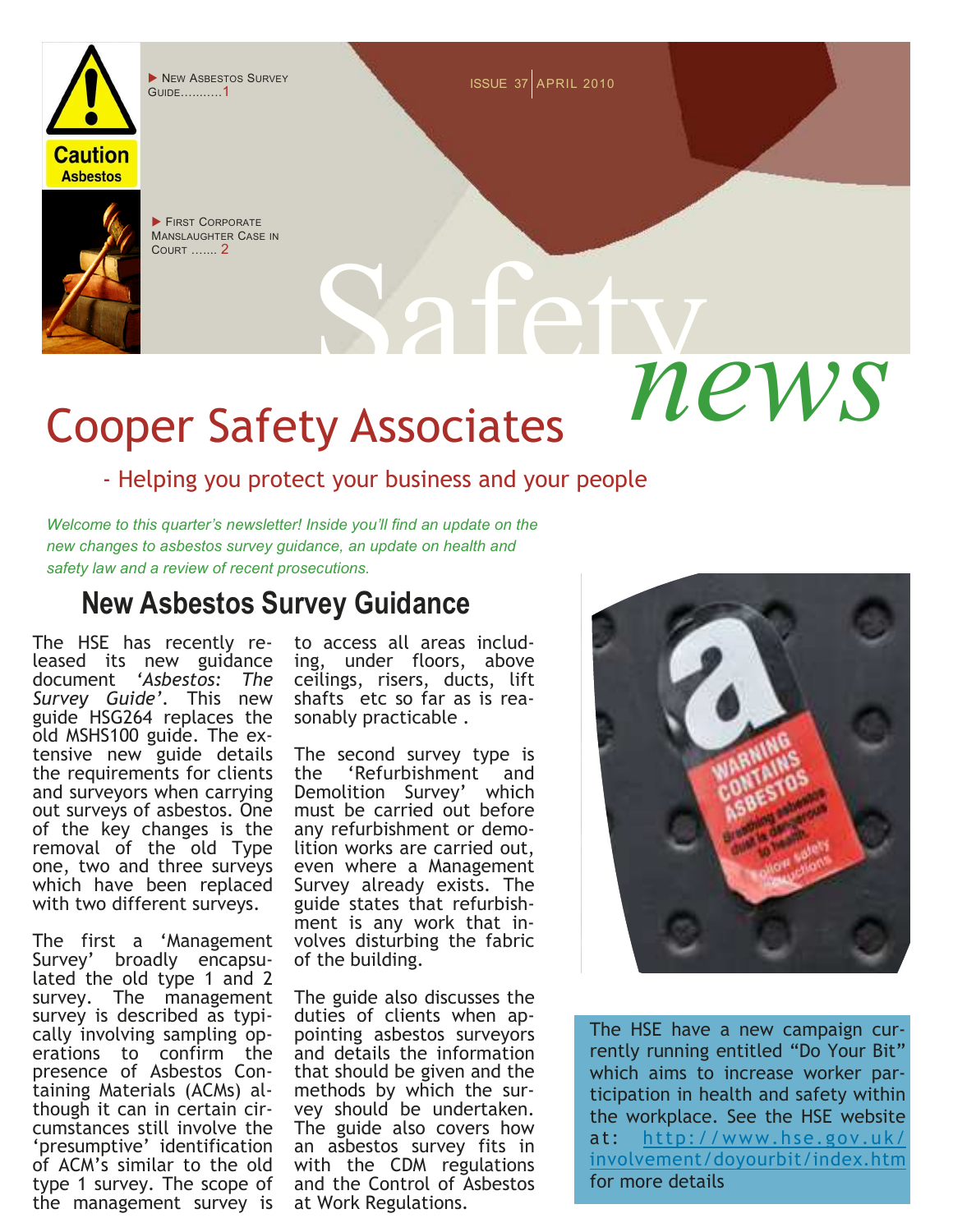## NHS Trust fined for latex exposure

 An NHS Trust in Essex has been fined for ignoring the risks posed by exposure to latex in gloves. The hospital was visited in November 2007 by Health and Safety Executive Inspectors who found

that the Trust had no suitable system for checking the health of employees, no readily available supply of non-latex gloves and no latex risk assessment. Some employees had taken their own precautions by wearing non-sterile latex-free gloves underneath sterile latex items.

The HSE issued two improvement notices relating to these issues, the first of these—to carry out a risk assessment required two extensions before it was complied with. The second notice—to ensure that control measures were put in place was extended three times and had not been complied with 9 months later. The Trust was fined £6000 and ordered to pay costs of £4500 for failing to comply with an improvement



notice and under the Reporting of Injuries, Diseases and Dangerous Occurrences Regulations (RIDDOR) for not reporting a case of someone becoming sensitised to latex.

#### New Requirements for Tower Cranes

The Notification of Conventional Tower Cranes Regulations 2010 comes into force on the 6th April 2010. The regulations require that certain pieces of information about tower cranes that are erected on construction sites be notified to the Health and Safety Executive. The key aspects of the regulations are that:

- It only applies to Conventional Tower Cranes, not to self erecting tower cranes or mobile cranes.
- The notification is to be made by the employer responsible for the safety of the crane, typically whoever is responsible for ensuring that the crane is subject to its 'thorough examination' under the LOLER regulations.



 Notification is required within 14 days of the date of a thorough examination being carried out, for existing cranes already erected on the 6th April there is a 28 day notification period.

Notification can be made online at www.cranesregister.org.uk or by post, details available from the HSE website.

#### First Corporate Manslaughter Case goes to Court

The country's first corporate manslaughter case began last month as a Cotswold based geotechnical company's director faced Bristol Crown Court.

The director and his company are being jointly charged under the Corporate Manslaughter and Corporate Homicide Act 2007 following the death of one of the firm's junior geologists.

The geologist, while taking soil samples was killed



when the sides of the trial pit he was in collapsed. The incident took place in Stroud, Gloucestershire on 5 September 2008.

The charge is the first under the new Corporate Manslaughter Act. It is brought against the company as well as the director "because of

the way in which the organisation's activities were managed or organised, caused the death of a person, by gross negligence, which amounted to a gross breach of a relevant duty of care owed to the deceased".

The director faces a maximum penalty of life in jail if convicted of gross negligence and manslaughter, while the company could be subject to an unlimited fine. The case was adjourned and will continue on the 19th August.